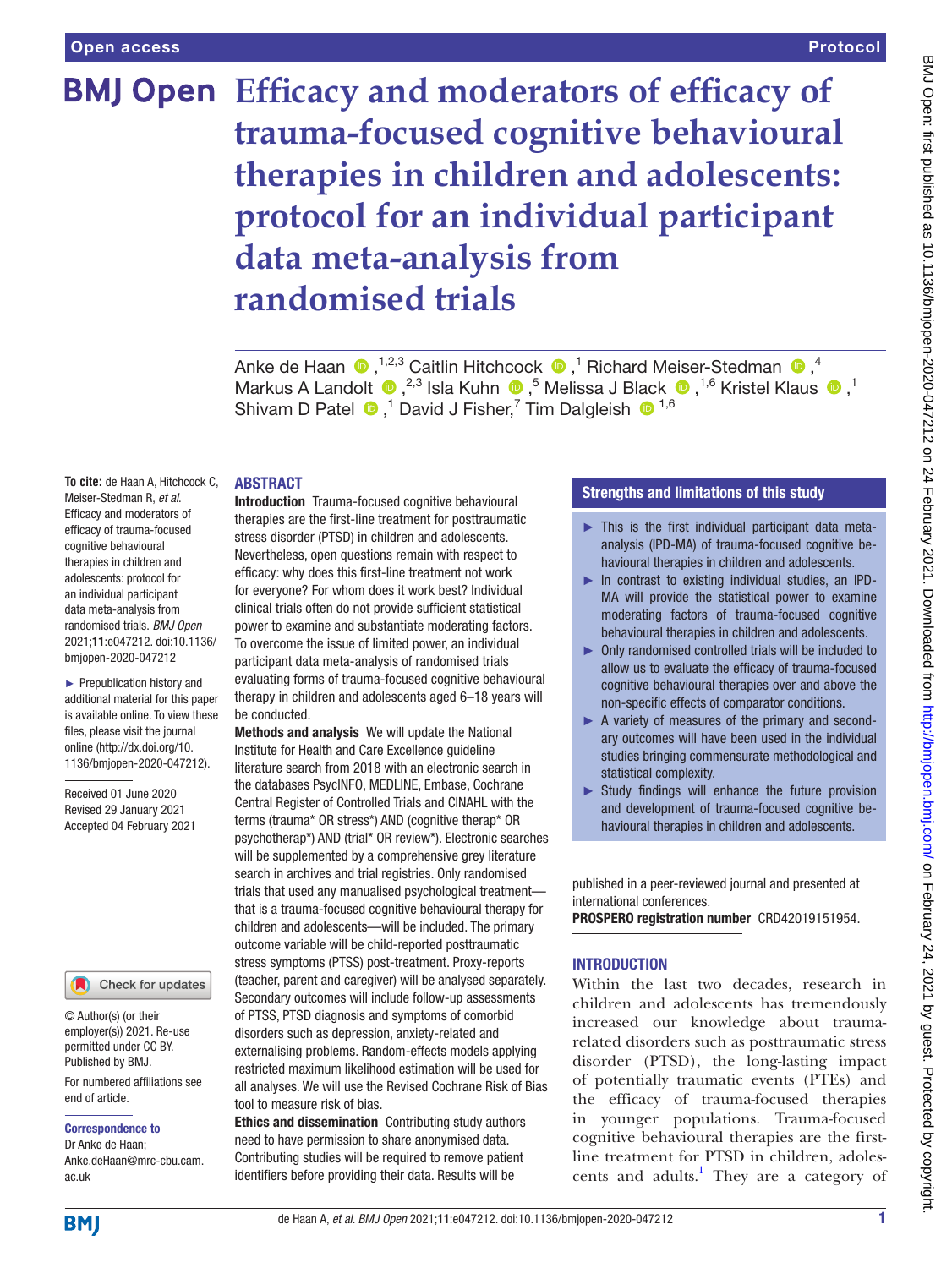#### Open access

psychological interventions including trauma-focused cognitive behavioural therapy, [2](#page-6-1) cognitive therapy for PTSD,<sup>[3](#page-6-2)</sup> prolonged exposure therapy for adolescents<sup>[4](#page-6-3)</sup> and the child-friendly version of narrative exposure therapy  $(KidNET<sup>5</sup>)$  $(KidNET<sup>5</sup>)$  $(KidNET<sup>5</sup>)$  (see the recent guideline from the National Institute for Health and Care Excellence  $(NICE)^6$  $(NICE)^6$ .

Classic meta-analyses synthesising aggregated data from randomised controlled trials (RCTs) have shown that trauma-focused cognitive behavioural therapies are effective in reducing psychological distress including PTSD in children and adolescents. $7-11$  However, open questions remain with respect to clinical outcome: why does this first-line treatment not work for everyone? For whom does it work best? Factors that might impact the efficacy of trauma-focused cognitive behavioural therapies in children and adolescents form two broad categories: treatment-related and child-related factors. Treatment-related factors may include the length of therapy, involvement of parents in the intervention, and the balance of behavioural and cognitive intervention components. Child-related factors may include the type of trauma, the severity of symptoms, comorbid diagnoses, gender, age and other trauma-related or demographic variables. Current stand-alone RCTs invariably lack the power to explore the contribution of these factors to clinical outcomes, and have produced a mixed pattern of findings (eg, see references $^{12-17}$ ). Further, classical metaanalysis, due to its reliance on summary data, is typically unable to comprehensively evaluate such moderating factors.

To overcome these problems of limited power we propose an individual participant data meta-analysis (IPD-MA) of randomised trials. By addressing the critical question about what works for whom, we hope to enhance the future provision and development of trauma-focused cognitive behavioural therapies in children and adolescents. In a first step, our aim is to determine the efficacy of trauma-focused cognitive behavioural therapies for children and adolescents, relative to control and active comparison conditions. A second step then addresses our central aim to explore moderators of treatment effects, both treatment-related factors and child-related factors. Both of these aims are theory-driven and of high clinical relevance for successfully treating children and adolescents who have been exposed to trauma. The following hypotheses will be examined:

- ► Hypothesis 1: trauma-focused cognitive behavioural therapies will produce a greater reduction in posttraumatic stress symptoms (PTSS) in children and adolescents compared with either (1) no intervention (no treatment, waitlist), (2) treatment-as-usual (TAU), (3) individual non-trauma focused psychosocial interventions or (4) other individual trauma-focused psychosocial interventions.
- ► Hypothesis 2a: efficacy of trauma-focused cognitive behavioural therapies will be significantly predicted by predefined treatment-related factors available at trial baseline. Due to the mixed findings from previous

studies, non-directional hypotheses will be tested. Post-treatment PTSS will be significantly predicted by:

- Predefined intended length of treatment (number of sessions).
- Predefined intended involvement of caregivers.
- ► Hypothesis 2b: child-related factors will serve as prognostic predictors for the efficacy of trauma-focused cognitive behavioural therapies. Due to the mixed findings from previous studies, non-directional hypotheses will be tested. Post-treatment PTSS will be significantly predicted by:
	- Age of the participants at the start of treatment.
	- Gender.
	- Trauma-type of index-event.
	- Trauma-history.
	- Severity of PTSS pretreatment.

## METHODS AND ANALYSIS

## Study registration and management

This IPD-MA will be conducted in accordance with Preferred Reporting Items for a Systematic Review and Meta-Analysis of Individual Participant Data (the PRIS- $MA-IPD statement<sup>18</sup>$ . Regular email updates will be sent to inform the collaborating network of study progress. End-to-end encrypted electronic data-sharing clouds and email will be used to exchange pseudo-anonymised data and paperwork between researchers.

#### Patient and public involvement

Patients were not involved in this study. However, secondary data analysis ensures maximum return from patient involvement in research. The outcome of this IPD-MA will be published in an international peerreviewed journal. The findings will further be presented at international conferences.

#### Ethics and dissemination

We will cite the ethics code for each contributing study in the published paper. Contributing studies will be required to remove patient identifiers before providing their data. This includes names, addresses, and date of birth which will be converted to age-at-index-trauma-event and age-attime-of-assessment. Contributing studies will need to have permission to share anonymised data.

# Criteria for included studies

## Types of studies

Only randomised studies will be included in this IPD-MA. Articles must be written in English. Unpublished data will be actively sought; hence, non-peer-reviewed studies will also be included. We will perform sensitivity analyses to evaluate the impact of published versus unpublished studies on our results.

## **Participants**

Studies must have recruited children and adolescents aged 6–18 years exposed to a single-event trauma (eg, road traffic accident) or multi-event trauma (eg, domestic violence) sufficient to meet the DSM-IV or DSM-5 definitions of a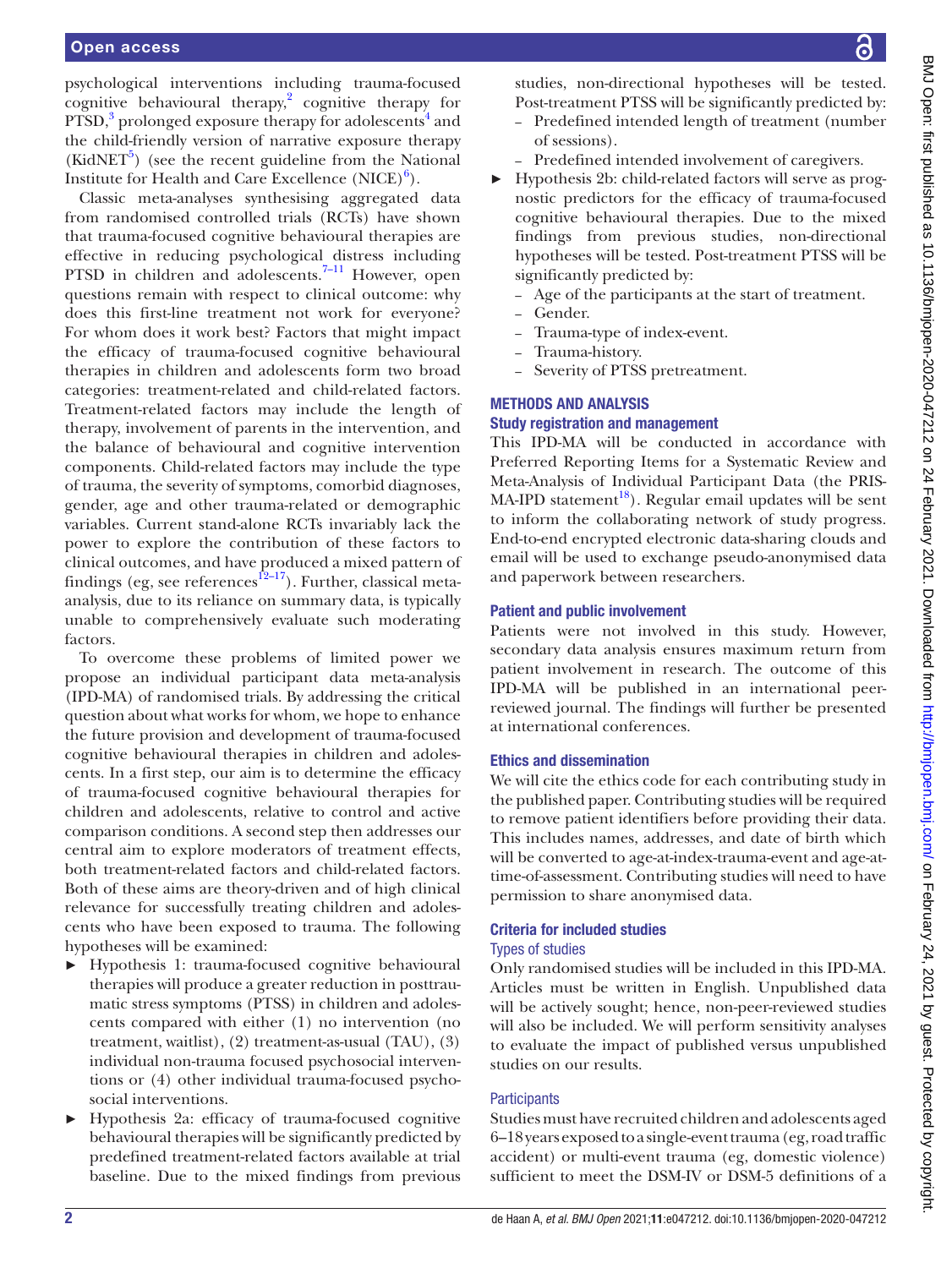Primary outcomes The primary outcome variable will be child-reported PTSS using a standardised self-report post-treatment (see the Strategy for data synthesis section for further information). Proxy-reports (teacher, parent and caregiver) will be analysed separately. The primary endpoint of posttreatment will be indexed as the assessment completed immediately after completion of trauma-focused cognitive behavioural therapy, less than 1month after the final treatment session. Secondary outcomes Secondary outcomes will include: (1) follow-up assessments of PTSS; (2) PTSD diagnoses and (3) symptoms of comorbid disorders such as depression, anxiety-related and externalising problems, reported via self-reports and proxy-reports. Follow-up lengths to be included comprise assessments between 1month and 2years following the completion of therapy. During analysis, studies including a follow-up assessment between 1 and 3months posttreatment will be grouped to form a short-term follow-up, and any later assessment points will be grouped per 6-month period (ie, 6 months, 12 months). This will result in analysis of follow-up outcomes in the short-term (1–3 months), and at 6, 12, 18 and 24 months post-treatment.

## Search methods for identification of studies and obtaining datasets

[Figure](#page-3-0) 1 depicts our multi-layered search method in order to obtain all potential studies, published and unpublished (in line with the PRISMA-IPD statement<sup>18</sup>).

## Electronic searches

Publications identified by the latest NICE guideline for PTSD published in 2018 will be included (NICE guideline search was completed on 29 January 2018). To update the results of the NICE search, an electronic search using the same databases will be restricted to publications between the 1 January 2018 and 12 November 2019. We will replicate the NICE guideline search by using the same search terms related to trauma-focused cognitive behavioural therapies. We will exclude specific search terms that are not related to a psychosocial intervention and thereby unlikely to include a cognitive-behavioural therapy approach. This includes physiotherapy and biological interventions (eg, transcranial magnetic stimulation). We will also exclude specific terms defining any intervention that is not cognitive behaviour therapy-based, for example, hypnosis or dance therapy. Finally, we will remove terms referring to occupational/return to work support.

Searches in the databases PsycINFO via EBSCOhost, MEDLINE via Ovid, Embase via Ovid, Cochrane Central Register of Controlled Trials (CENTRAL) via Cochrane Library, CINAHL via EBSCOhost will use the following search plan: (trauma\* OR stress\*) AND (cognitive therap\* OR psychotherap\*) AND (trial\* OR review\*)

qualifying traumatic event. We will request studies with a broader age range; however, only participants within our defined age range will be included in the IPD-MA. Sensitivity analyses will be conducted if the adult version of a treatment were administered to an adolescent sample. A standardised outcome measure comprising either a diagnostic interview indexing symptom severity or a selfreport measure of PTSS must have been administered before and after treatment. Furthermore, a clinically relevant degree of severity of PTSS at trial baseline must have been present as assessed either by scoring above a validated cut-off on a PTSS rating scale or by meeting criteria for PTSD. We will also request studies that include both children and adolescents with and without clinically relevant severity of PTSS as defined earlier. However, again, only those participants with clinically relevant severity of PTSS will be included in the analyses.

## **Treatments**

In line with the NICE guideline, $6$  we will include studies that used any manualised psychological treatment that we deem to be a trauma-focused cognitive behavioural therapy for children and adolescents. This includes cognitive therapy, cognitive processing therapy, compassion focused therapy, exposure therapy/prolonged exposure, virtual reality exposure therapy, imagery rehearsal therapy and KidNET. We furthermore adopt NICE guideline description of trauma-focused cognitive behavioural therapy as laid out in the associated paper (Mavranezouli *et al*,<sup>10</sup> p19); namely, 'a broad class of psychological interventions that predominantly use trauma-focused cognitive, behavioural or cognitive behavioural techniques and exposure approaches to treatment. Although some interventions place their main emphasis on exposure (eg, imaginal reliving, producing a written narrative or in vivo exposure) and others on cognitive techniques (eg, restructuring of trauma-related appraisals), most use a combination'. Independent raters will evaluate author descriptions of their treatment with respect to this definition to determine inclusion within the IPD-MA. In contrast to the NICE guideline, $6 \le$  $6 \le$  we will not include mindfulness-based cognitive therapy as a trauma-focused cognitive behavioural therapy.

In addition, treatment may be delivered in-person or online, but must comprise an individual-, rather than group-format, and a multi-session treatment protocol. A minimum of at least one post-treatment/ follow-up assessment must have been reported.

#### Comparison conditions

Trauma-focused cognitive behavioural therapies will be compared: (1) against no intervention (no treatment, waitlist); (2) against TAU; (3) against individual nontrauma focused psychosocial interventions or (4) against other individual trauma-focused psychosocial interventions. Again, comparison condition type will be determined by two independent raters, based on the author descriptions.

## de Haan A, *et al. BMJ Open* 2021;11:e047212. doi:10.1136/bmjopen-2020-047212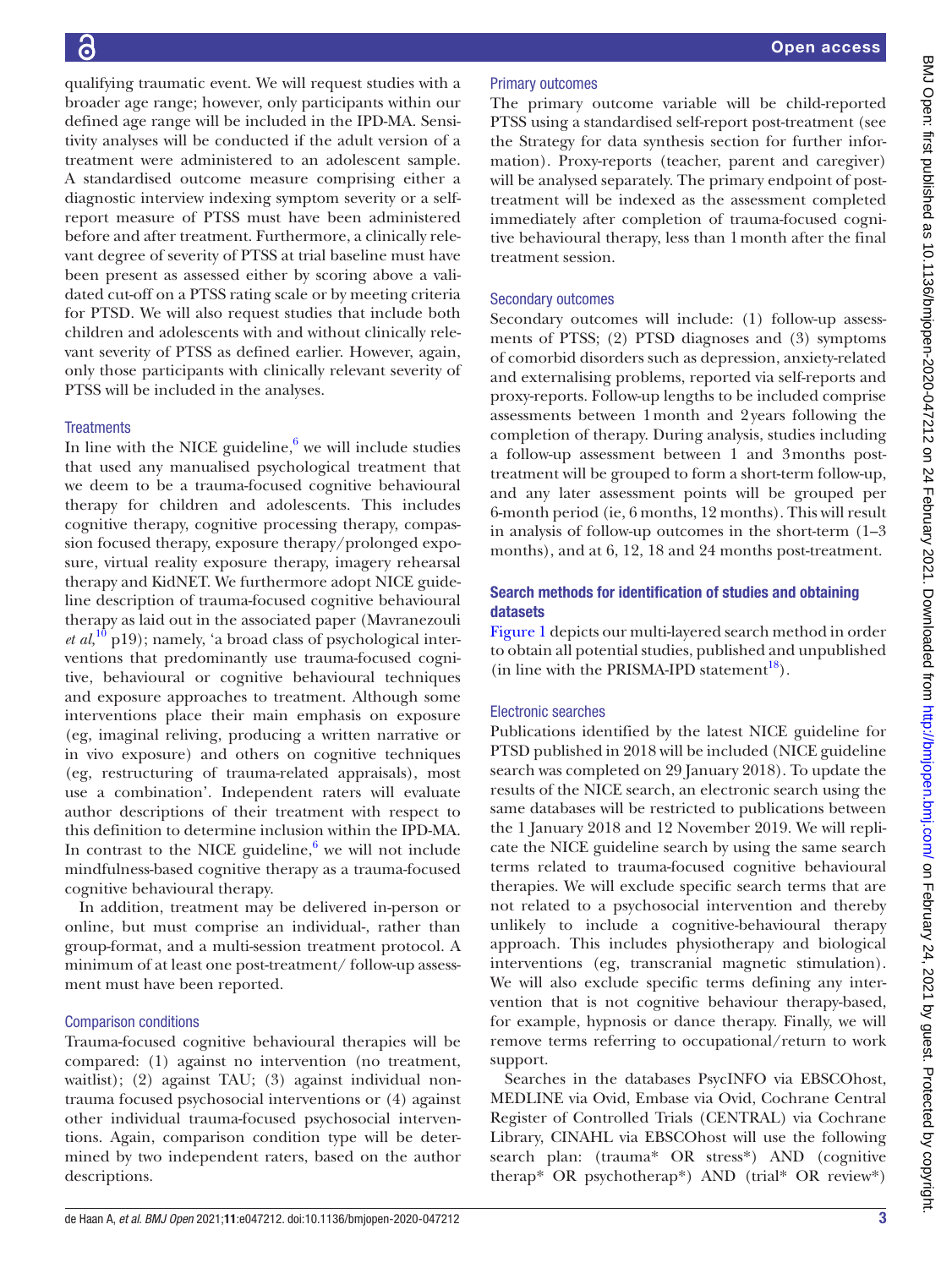

<span id="page-3-0"></span>Figure 1 Flow-chart showing data acquisition. IPD, individual participant data; NICE, National Institute for Health and Care Excellence.

(see [online supplemental material 1](https://dx.doi.org/10.1136/bmjopen-2020-047212) for the full search strategy).

No language restrictions will be applied to the search, but only studies published in English will be included. Search results will be deduplicated in Endnote (by IK), then imported into Rayyan (a web-based tool for managing systematic reviews $^{19}$ ). This will allow for blind screening by raters. Two raters will independently review title and abstract of the records identified in the electronic search. The raters will review the records according to the following exclusion criteria applying the same exclusion order: (1) duplicate; (2) language other than English; (3) review or meta-analysis; (4) no randomised trial; (5) no applicable age range extractable; (6) no manualised trauma-focused cognitive behavioural therapy; (7) groupformat; (8) single-session treatment; (9) no assessment post-treatment; (10) no standardised outcome measure to assess PTSS; (11) no clinically relevant PTSS extractable; (12) comparison condition outside protocol. Records deemed ineligible from title and abstract by both raters will be set aside. Records appearing eligible (ie, not meeting any exclusion criterion) or where eligibility can not be determined due to insufficient information in the abstract will proceed to the full-text stage. Again, at the full-text stage, two raters will examine the remaining records independently. Any disagreements will be resolved via discussion with RM-S, MAL and TD.

## Grey literature

Clinical trial registries and archives will be searched up to the 12 November 2019 using the following search string: (child\* OR adolesc\* OR youth OR young\*) AND (PTSD OR posttraumatic stress disorder). We will use the

trial registries ClinicalTrials.gov and ISRCTN to identify any relevant unpublished trials, including those that are currently ongoing. Moreover, the archives PsyArXiv and bioRxiv will be searched to identify any relevant preprints up to 6 months prior (12 May 2019) of the electronic search (12 November 2019). Finally, we will check reference lists of included studies and relevant meta-analyses identified by the electronic search to make sure that all available trials will have been detected by the NICE guideline, our electronic search, and grey literature search.

## Non-literature based searching

Key authors will be contacted via email to request any unpublished datasets, and Twitter will be used to raise awareness of the IPD-MA.

## Data collection

Corresponding authors of eligible studies will be emailed to request data. A reminder email will be sent after two weeks. If an author does not respond after two emails, another author of the study will be contacted as well (either first, second or last author). A second attempt to contact both authors together will follow. A maximum of three authors per article will be contacted. We will consider study data unavailable if no study authors respond to multiple contact attempts, or if authors indicate that they no longer have access to the data or do not wish to make their data available. A single person for each included study will be designated to whom all queries about the data collection processes and transformation of individual variables will be addressed. When cleaning and preparing a specific data set, communication with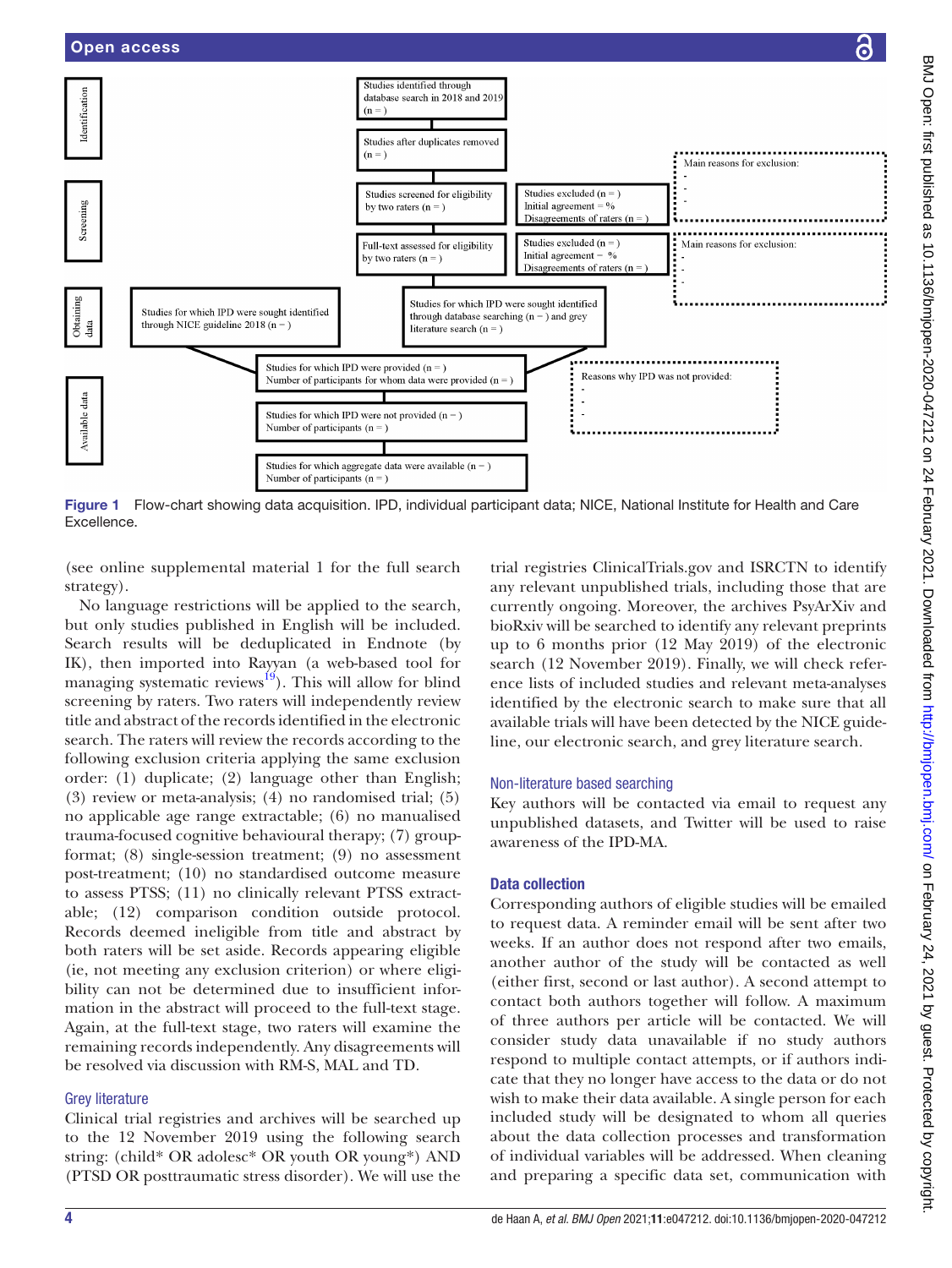<span id="page-4-0"></span>

| <b>Table 1</b> Individual participant data to be extracted from included studies   |                                                                                                                                                                       |                                                                                                                                              |
|------------------------------------------------------------------------------------|-----------------------------------------------------------------------------------------------------------------------------------------------------------------------|----------------------------------------------------------------------------------------------------------------------------------------------|
| <b>Treatment-related factors</b>                                                   | <b>Child-related factors</b>                                                                                                                                          | <b>Outcomes</b>                                                                                                                              |
| <b>Descriptives</b>                                                                | Demographics                                                                                                                                                          |                                                                                                                                              |
| Trial identifier                                                                   | Anonymised participant identifier                                                                                                                                     |                                                                                                                                              |
| Country of completion                                                              | Gender                                                                                                                                                                |                                                                                                                                              |
| Information about risk of bias                                                     | Age                                                                                                                                                                   |                                                                                                                                              |
| Type of trauma-focused cognitive<br>behavioural therapy                            | Ethnicity                                                                                                                                                             |                                                                                                                                              |
| Type of comparison group/s                                                         | Trauma type of index-event                                                                                                                                            |                                                                                                                                              |
| Number of sessions                                                                 | Trauma history                                                                                                                                                        |                                                                                                                                              |
| Length of treatment in weeks                                                       |                                                                                                                                                                       |                                                                                                                                              |
| Involvement of caregivers                                                          |                                                                                                                                                                       |                                                                                                                                              |
| Any potential covariates (eg, mode of<br>administration, profession of therapists) | Any potential covariates (eg, pretreatment<br>levels of dysfunctional posttraumatic<br>cognitions, IQ, social support, treatment<br>expectancy, therapeutic alliance) | Any related outcome variables (eg,<br>post-treatment level of dysfunctional<br>posttraumatic cognitions and<br>changes in coping behaviours) |
|                                                                                    | Psychological symptoms pre-treatment                                                                                                                                  | Psychological symptoms post-<br>treatment and follow-up                                                                                      |
|                                                                                    | Pre-treatment self-reported and proxy-<br>reported PTSS                                                                                                               | Self-reported and proxy-reported<br>PTSS post-treatment and follow-up                                                                        |
|                                                                                    | Pre-treatment self-reported and proxy-<br>reported depression symptoms                                                                                                | Self-reported and proxy-reported<br>depression symptoms post-treatment<br>and follow-up                                                      |
|                                                                                    | Pre-treatment self-reported and proxy-<br>reported anxiety-related symptoms                                                                                           | Self-reported and proxy-reported<br>anxiety-related symptoms post-<br>treatment and follow-up                                                |
|                                                                                    | Pre-treatment self-reported and proxy-<br>reported externalising problems                                                                                             | Self-reported and proxy-reported<br>externalising problems post-<br>treatment and follow-up                                                  |
|                                                                                    | Diagnoses pre-treatment                                                                                                                                               | Diagnoses post-treatment and follow-<br>$\mu$                                                                                                |
|                                                                                    | Pre-treatment diagnostic status of PTSD                                                                                                                               | Diagnostic status of PTSD post-<br>treatment and follow-up                                                                                   |
|                                                                                    | Pre-treatment diagnostic status of comorbid<br>disorders                                                                                                              | Diagnostic status of comorbid<br>disorders post-treatment and follow-<br>up                                                                  |
| Reason for missing data                                                            | Reason for missing data                                                                                                                                               | Reason for missing data                                                                                                                      |

PTSD, posttraumatic stress disorder; PTSS, posttraumatic stress symptoms.

the original investigators will take place by email or telephone.

#### Data extraction, quality checks and storage

The primary variables to be requested from study investigators are listed in [table](#page-4-0) 1. We aim to collect data on all of these variables from all studies, regardless of whether such data were previously published. For all outcomes, unimputed and untransformed data will be requested. Data will be cleaned and stored separately for each study. Spot checks will be completed to ensure data quality. The pattern of treatment allocation for each included study will be checked to ensure that randomisation and allocation sequence appear appropriate, in accordance with guidelines recommended by Tierney *et al.*[20](#page-6-11) For final

checks before analysis and the statistical analyses, the datasets will be combined into a single dataset. Data will be stored in password-protected files on an encrypted University of Cambridge server.

## Risk of bias

Two raters will independently evaluate the risk of bias for the included studies by using the revised Cochrane Risk of Bias tool (RoB  $2^{21}$  $2^{21}$  $2^{21}$ ) to access study quality and risk of bias due to the randomisation process, deviations from intended interventions, missing outcome data, measurement of the outcome and selection of the reported result. Each study will be rated as of high risk, some concerns, or low risk.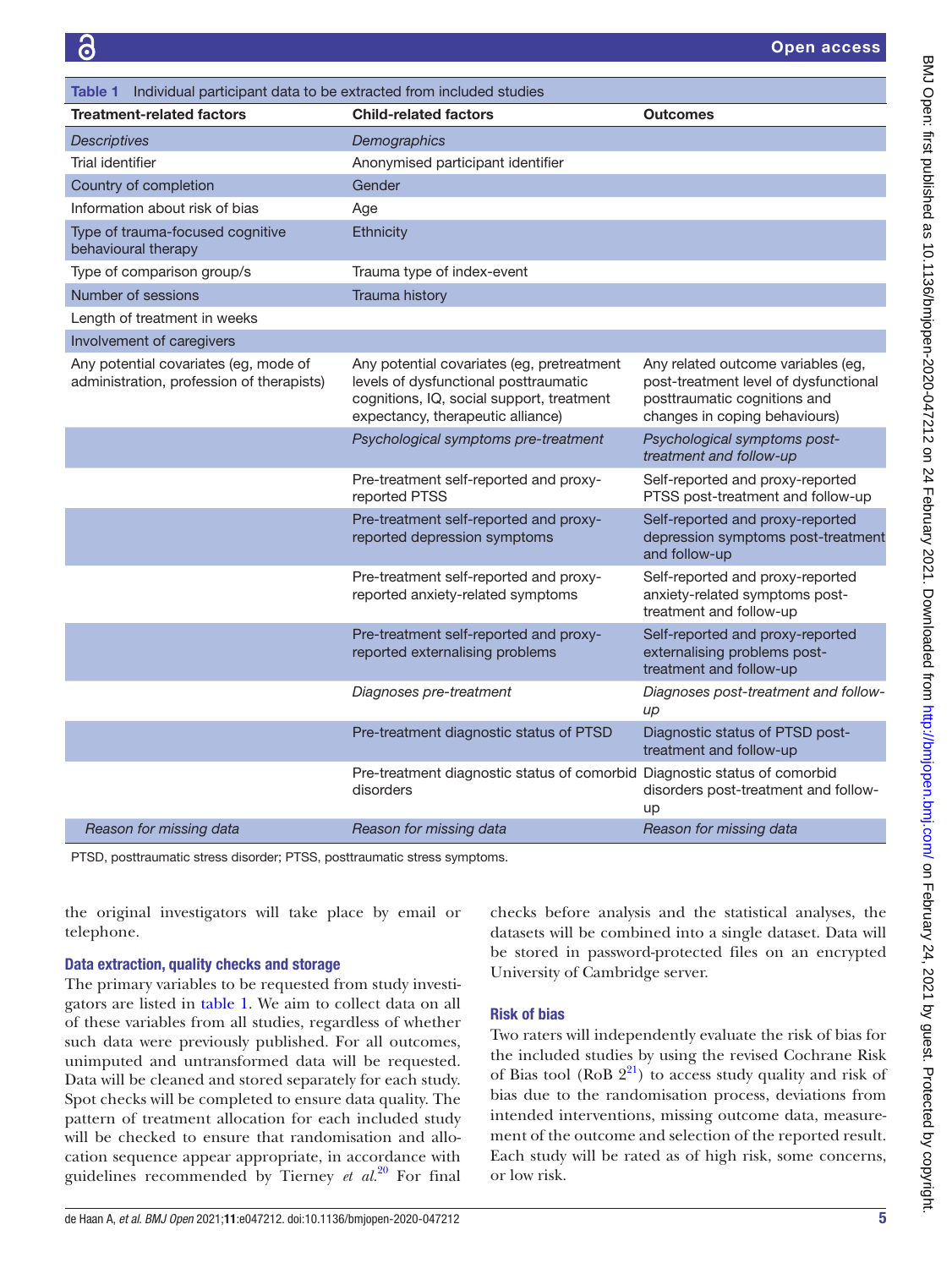## Open access

#### Strategy for data synthesis

Data will be analysed across a series of stages, in order to be guided by data availability and the degree of potential for harmonisation. Unimputed and untransformed data will be requested.

First, for published studies, key variables will be re-analysed within each study (eg, participant numbers per treatment condition, mean PTSS scores pretreatment and post-treatment, numbers gender, mean age), as to identify any potential inconsistencies in the supplied data.

Second, data will be harmonised as far as possible: (1) the definitions and scales of outcomes (eg, standardising PTSS total scores across different measures); (2) the timings of measurements (eg, pretreatment defined as the assessment directly before start of treatment; post-treatment defined as the assessment immediately after completing treatment, less than 1month after the final treatment session); (3) the definitions, scales and/ or subgroups used for covariates (eg, the specific index trauma event will be grouped into accidental trauma, natural disaster, war trauma, or interpersonal trauma).

Third, depending on the amount of missing data and whether missing at random assumptions are met, multiple imputation will be carried out.

Based on the stepwise approach described earlier, decisions may be made for example, to put aside certain desired analyses or adjustment factors if it is felt that data are too limited and may bias results. Once the final constitution of the model has been agreed based on the above, we will proceed to the meta-analysis pooling itself. Note that modelling will be done for each outcome (as specified in [table](#page-4-0) 1) separately. All analyses will be completed using random-effects models employing restricted maximum likelihood estimation. However, if there is considerable heterogeneity in the quality of studies (indexed by RoB 2), a sensitivity analysis will be completed comparing random-effects and fixed-effects models.

Depending on the IPD data sets we receive, we will collect aggregate data (AD) from studies where IPD could not be obtained and combine it with the IPD to tackle inclusion bias. $^{22}$  In this case, sensitivity analyses will be performed comparing an IPD-only meta-analysis with a meta-analysis that combines IPD and AD.

One-stage approaches will be applied using the R software. $23$  We will investigate the overall summary of treatment effect and we are further interested in the heterogeneity in treatment effect across-studies and within-studies. If the one-stage model fails to converge, a two-stage model will be calculated.

#### Hypothesis 1

A one-stage linear mixed effects (LME) model with random intercept and outcome baseline adjustment with different residual variance per study will be applied to analyse the effect of trauma-focused cognitive behavioural therapies on the continuous outcome of PTSS post-treatment. A mixed effects logistic regression model will be used to analyse the treatment effect on the binary outcome PTSD diagnosis post-treatment. Sensitivity analysis will be completed contrasting a (single) random intercept (as primary) with a separate fixed intercept for each study (as sensitivity). As described earlier, if the one-stage model fails to converge, a two-stage model will be completed.

#### Hypothesis 2a

We will use meta-regression to explore whether the overall effect of trauma-focused cognitive behavioural therapies varies in relation to treatment-related factors such as predefined intended length of treatment and predefined intended involvement of caregivers.

#### Hypothesis 2b

To investigate whether the overall effect of trauma-focused cognitive behavioural therapies varies by child-related factors such as age, gender, trauma type of index-event, trauma-history and symptom severity pretreatment, subject-level interactions will be investigated. Interaction term between treatment status and subject-level covari-ates will be specified.<sup>[22](#page-6-13)</sup>

Random-effects distributions for the interaction effects will be specified. Effects on the continuous primary outcome of PTSS post-treatment will be analysed using a one-stage LME model with random intercept to account for correlation between the interaction estimate and other parameter estimates. Patient-level covariates will be centred to separate within-trial and across-trial effects. A mixed effects logistic regression model for the binary secondary outcome of PTSD diagnosis post-treatment will be applied. Sensitivity analysis will be completed contrasting a (single) random intercept (as primary) with a separate fixed intercept for each study (as sensitivity). As described earlier, if the one-stage model fails to converge, a two-stage model will be completed.

#### Additional analyses with subsamples

Depending on the data provided, we will investigate further treatment-related factors such as predefined mode of administration, profession of therapists and treatment expectancy pretreatment. Moreover, additional child-related factors such as comorbidity pretreatment, pretreatment levels of dysfunctional posttraumatic cognitions, IQ and pretreatment parental mental health will be addressed.

#### Future analyses

In future investigations of the obtained data, we plan to conduct mediation analyses within the IPD-MA context to evaluate mechanisms of action of trauma-focused cognitive behavioural therapies. The most promising candidates seem to be changes in targeted cognitive and behavioural processes; for example, improvements in dysfunctional posttraumatic cognitions of the child regarding being permanently and disturbingly changed, or feeling vulnerable, $24-26$  as well as changes in safety-seeking behaviours.<sup>[25](#page-6-16)</sup>

Moreover, we are aiming to investigate non-responding, deterioration and possible predictors for dropping out